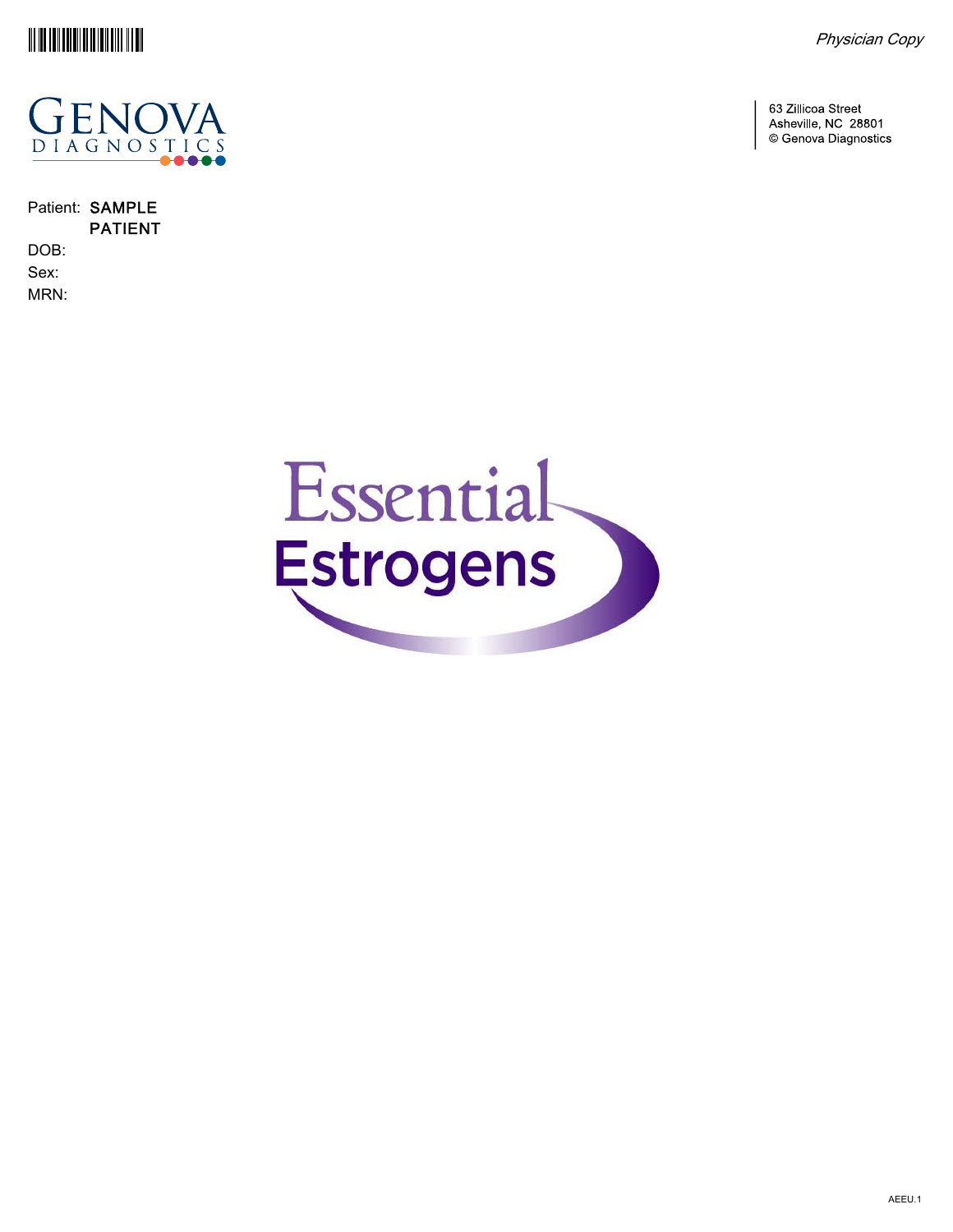

Essential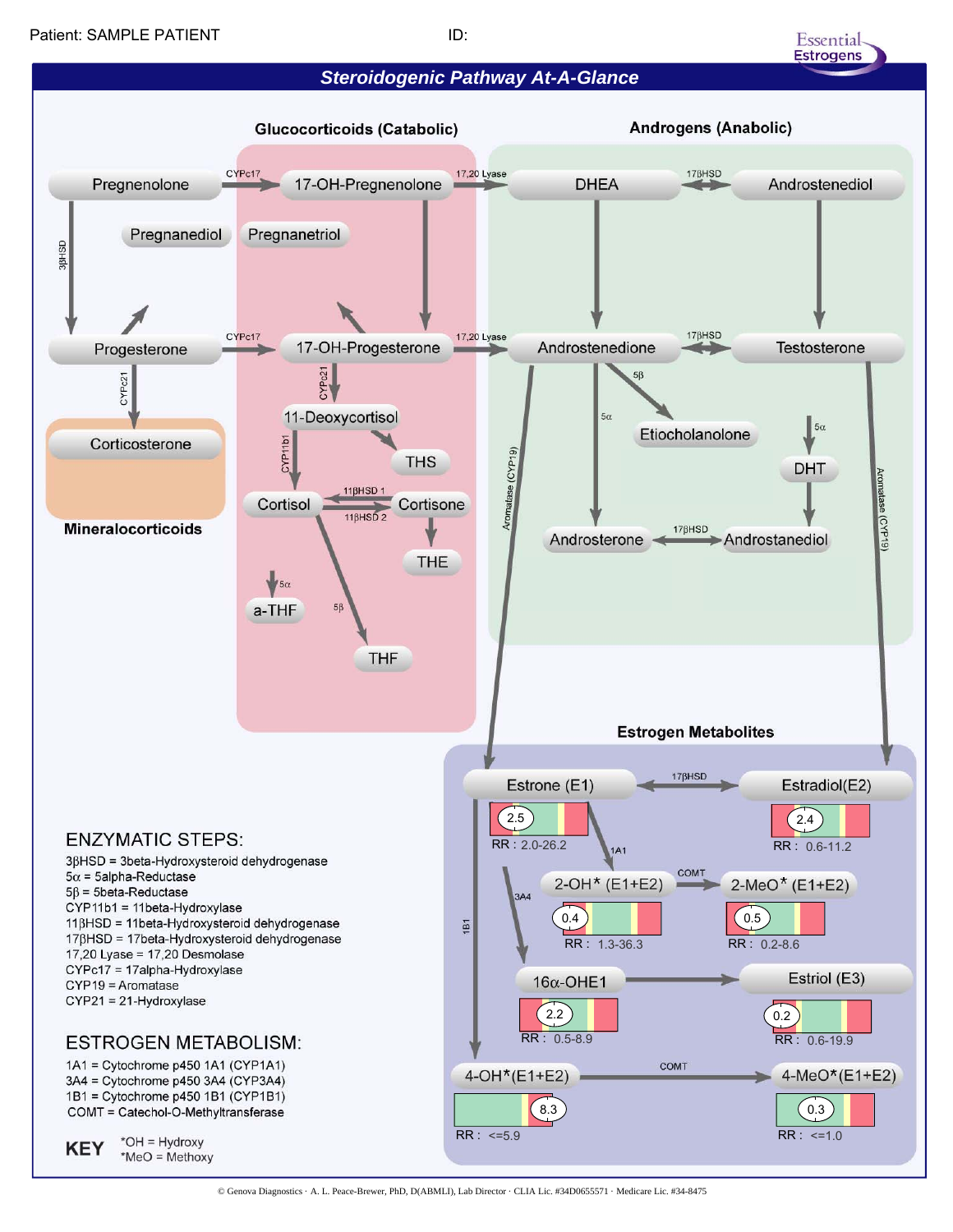## *Interpretation At-A-Glance*





© Genova Diagnostics · A. L. Peace-Brewer, PhD, D(ABMLI), Lab Director · CLIA Lic. #34D0655571 · Medicare Lic. #34-8475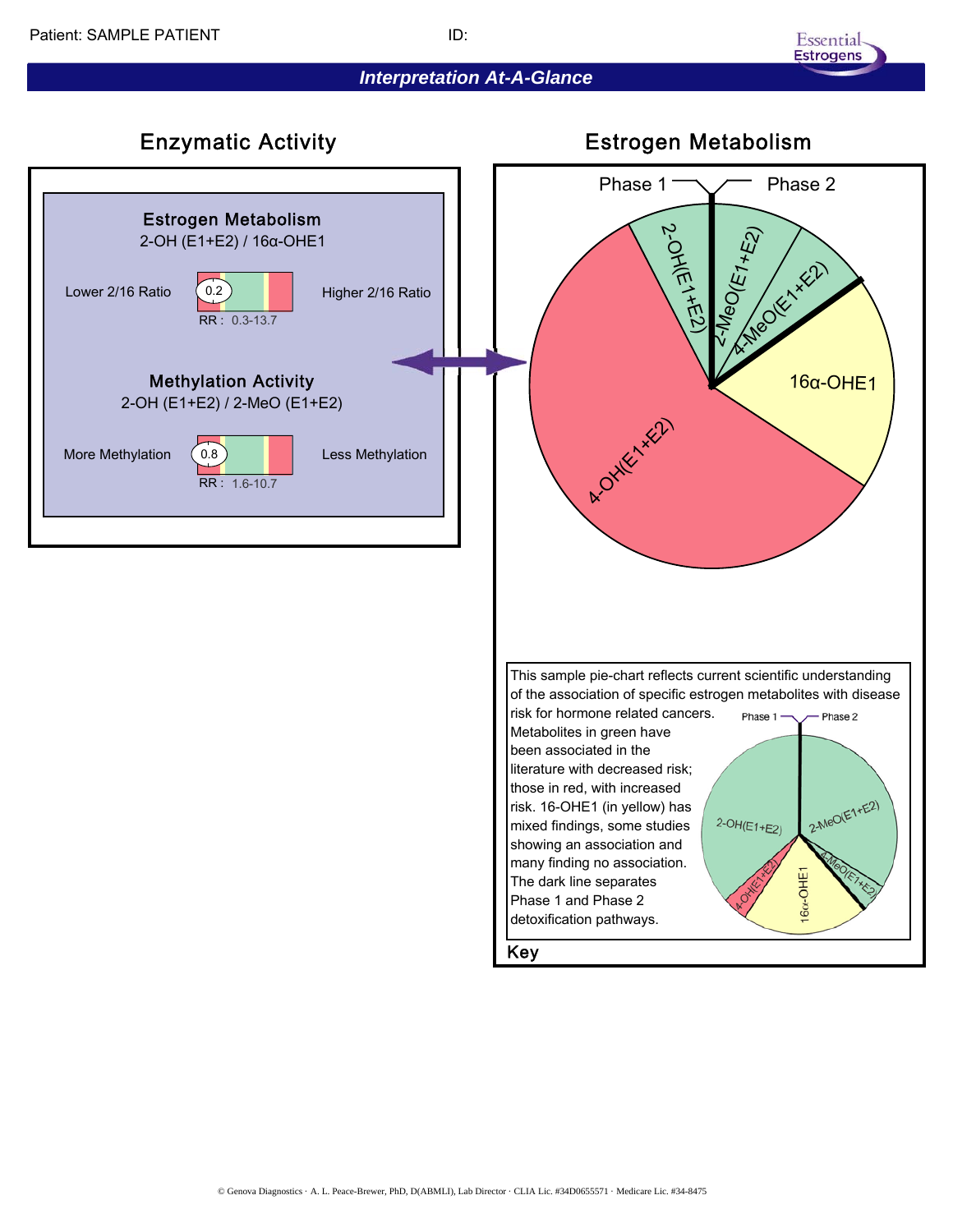63 Zillicoa Street Asheville, NC 28801 © Genova Diagnostics



Patient: SAMPLE PATIENT

DOB: Sex: MRN:

Methodology: GC-MS and LC-MS/MS; Specimen: 24 hour urine; Results normalized to volume

*Estrogens* Estrogens **Extraordinate Range Reference Range** Male Reference Ranges Premenopause Menopause 1.6-8.6 mcg/g Creat. 1.1-26.2 mcg/g Creat. 2.0-26.2 mcg/g Creat. \*Premenopause (luteal) reference range shown Estrone (E1)\* 2.0-26.2 mcg/g Creat.

| Estradiol (E2)*                               | 2.4          | $0.6 - 11.2$ mcg/g Creat. |
|-----------------------------------------------|--------------|---------------------------|
| * Premenopause (luteal) reference range shown |              | <b>Reference Ranges</b>   |
|                                               | Premenopause | 0.6-11.2 mcg/g Creat.     |
|                                               | Menopause    | 0.6-15.4 mcg/g Creat.     |
|                                               | Male         | $0.8-4.3$ mcg/g Creat.    |
|                                               |              |                           |

| $\sqrt{2}$<br>Estrol(E3) | $\sim$<br>v.z<br>_ | $0.6 - 19.9$<br>⋅ Creat.<br>mca/a<br>ັ |
|--------------------------|--------------------|----------------------------------------|
|                          |                    |                                        |

\* Premenopause (luteal) reference range shown

|              | <b>Reference Ranges</b> |
|--------------|-------------------------|
| Premenopause | 0.6-19.9 mcg/g Creat.   |
| Menopause    | 0.7-30.8 mcg/g Creat.   |
| Male         | $0.3-5.1$ mcg/g Creat.  |